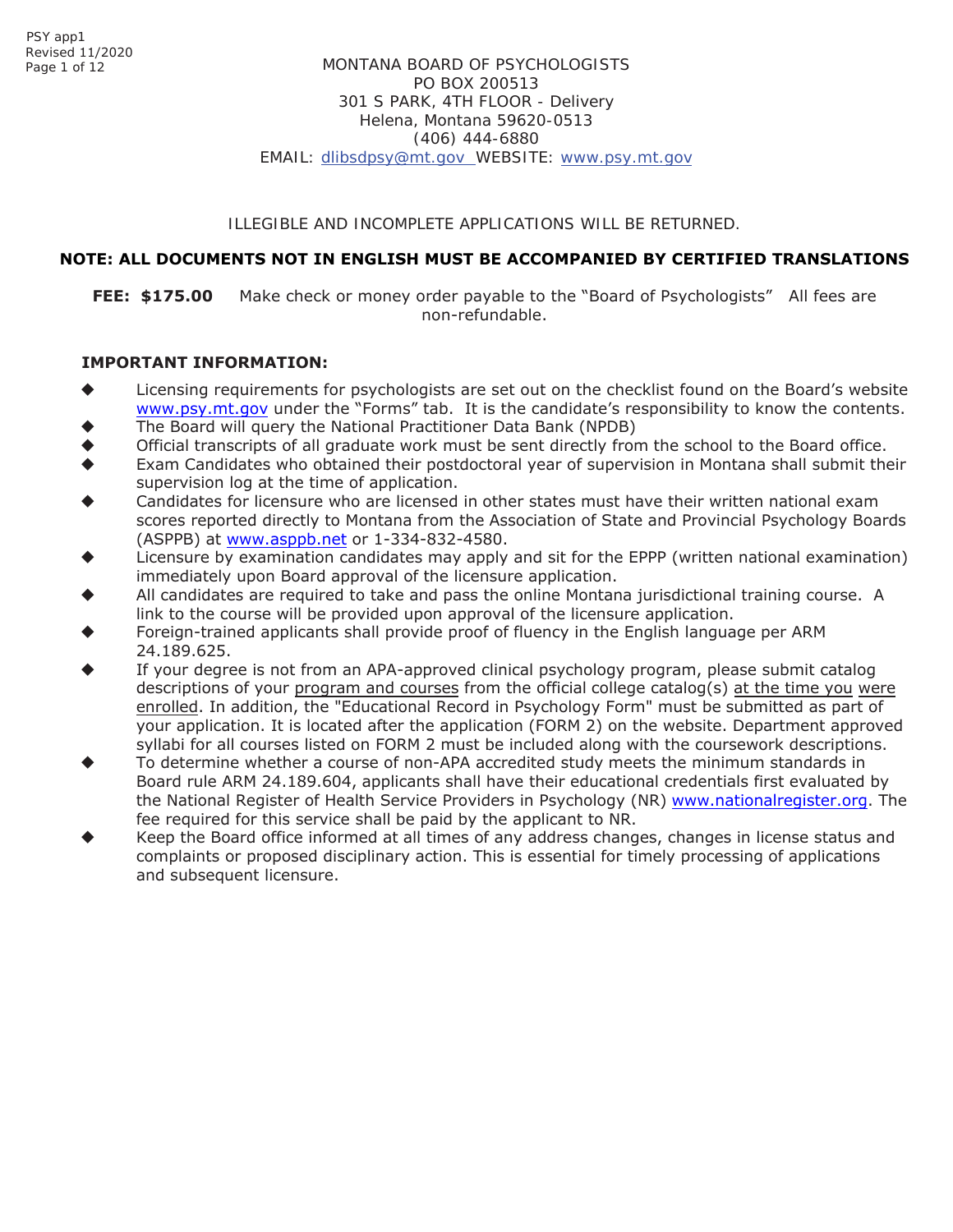# MONTANA BOARD OF PSYCHOLOGISTS PO BOX 200513 301 S PARK, 4TH FLOOR - Delivery Helena, Montana 59620-0513 (406) 444-6880 EMAIL: [dlibsdpsy@mt.gov](mailto:dlibsdpsy@mt.gov) WEBSITE: [www.psy.mt.gov](http://www.psy.mt.gov/)

# **ILLEGIBLE AND INCOMPLETE APPLICATIONS WILL BE RETURNED.**

**Application for Licensure as: Application By:**

 $\bigcap$  Psychologist  $\bigcap$  Examination

|     | 1. FULL NAME              |                                                                                                                                               |                                                                                                                            |                                                                                                                                                                                                                                |
|-----|---------------------------|-----------------------------------------------------------------------------------------------------------------------------------------------|----------------------------------------------------------------------------------------------------------------------------|--------------------------------------------------------------------------------------------------------------------------------------------------------------------------------------------------------------------------------|
|     |                           | Last                                                                                                                                          | First                                                                                                                      | Middle                                                                                                                                                                                                                         |
|     | 2. OTHER NAME(S) KNOWN BY |                                                                                                                                               | <u>and the contract of the contract of the contract of the contract of the contract of the contract of the contract of</u> |                                                                                                                                                                                                                                |
|     | 3. BUSINESS NAME          |                                                                                                                                               | <u> 1989 - Johann Stoff, amerikansk politiker (d. 1989)</u>                                                                |                                                                                                                                                                                                                                |
|     |                           |                                                                                                                                               |                                                                                                                            |                                                                                                                                                                                                                                |
|     | 5. HOME ADDRESS           | Street or PO Box $#$                                                                                                                          | City and State                                                                                                             | Zip                                                                                                                                                                                                                            |
|     | PREFERRED MAILING ADDRESS | Street or PO Box #                                                                                                                            | City and State                                                                                                             | Zip                                                                                                                                                                                                                            |
|     |                           |                                                                                                                                               |                                                                                                                            |                                                                                                                                                                                                                                |
|     |                           |                                                                                                                                               |                                                                                                                            | FAX and the state of the state of the state of the state of the state of the state of the state of the state of the state of the state of the state of the state of the state of the state of the state of the state of the st |
|     |                           | 7. SOCIAL SECURITY NUMBER ___________________                                                                                                 | FOREIGN ID NUMBER                                                                                                          |                                                                                                                                                                                                                                |
|     |                           |                                                                                                                                               |                                                                                                                            | <b>MALE</b><br><b>FEMALE</b>                                                                                                                                                                                                   |
|     | 9. LICENSE NAME           |                                                                                                                                               |                                                                                                                            |                                                                                                                                                                                                                                |
|     |                           |                                                                                                                                               | (State your name as it should appear on the license if granted.)                                                           |                                                                                                                                                                                                                                |
| 10. | this application.         | Do you have physical impairments requiring special accommodations in<br>taking the examination? Please include a statement of your needs with |                                                                                                                            | $()$ No<br>) Yes                                                                                                                                                                                                               |
| 11. | in any state?             |                                                                                                                                               | Have you ever been denied the right to sit the psychology licensing exam                                                   | Yes<br><b>No</b>                                                                                                                                                                                                               |

12. List all professional licenses you hold or **ever** have held. Verification must be sent directly to Montana from each state/province/territory.

| <b>State</b> | License $#$ Issue Date | <b>Expiration</b><br>Date | <b>License Method</b>            | <b>Requested State</b><br><b>Verification</b> |
|--------------|------------------------|---------------------------|----------------------------------|-----------------------------------------------|
|              |                        |                           | CExam CEndorse Oother   OYes ONo |                                               |
|              |                        |                           | ○Exam CEndorse Oother   OYes ONo |                                               |
|              |                        |                           | ○Exam OEndorse Oother   ○Yes ○No |                                               |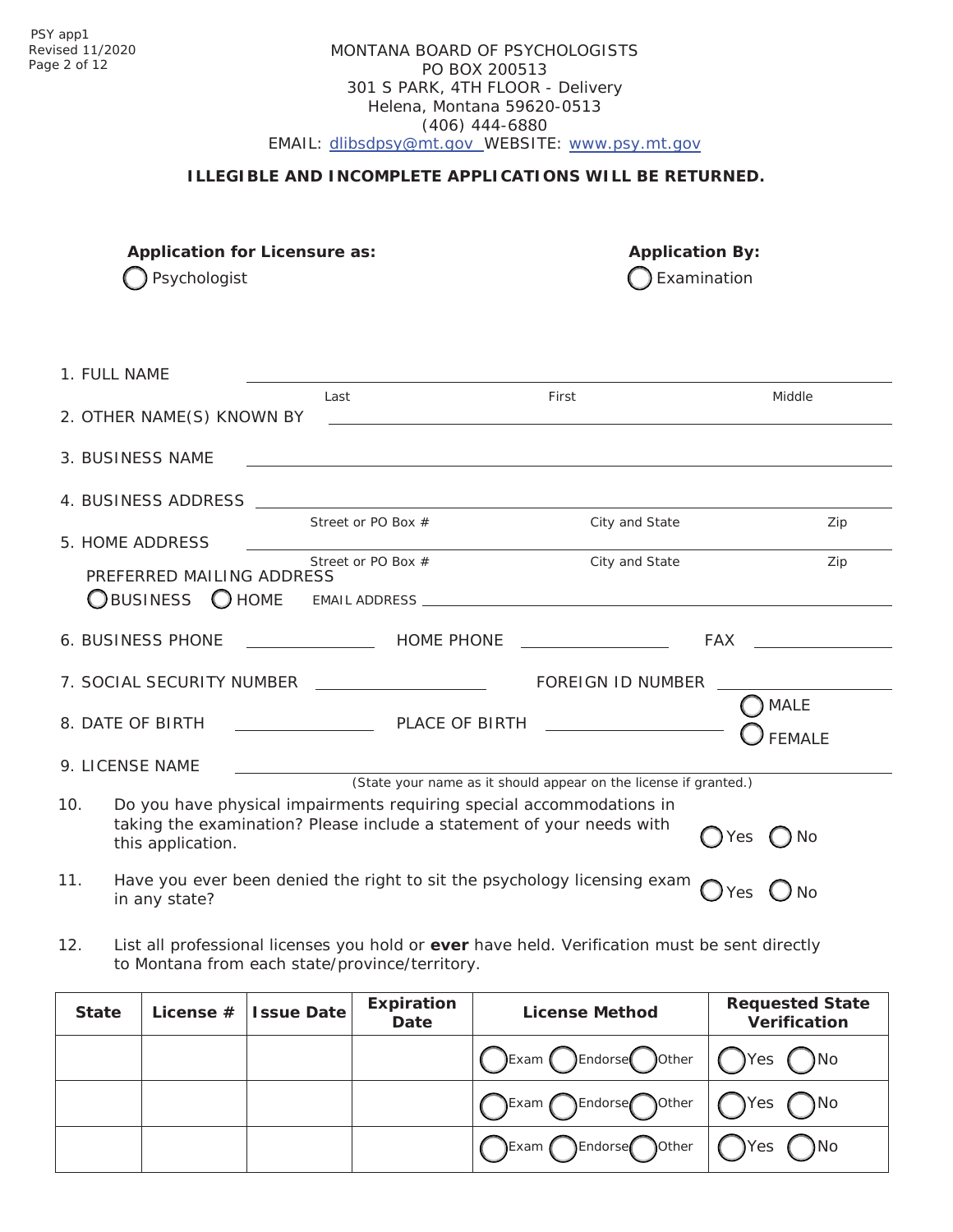#### Page 3 of 12

# **PERSONAL HISTORY QUESTIONS IMPORTANT INSTRUCTIONS AND NOTICE**

- 1. Please read the following questions carefully. Giving an incomplete or false answer is unprofessional conduct and may result in denial of your application or revocation of your license. *See,* 37-1-105, MCA.
- 2. You have a continuing duty to update the information you provide in your application and supplemental responses, including while your application is pending and after you are granted a license.
- 3. Upon submittal of your application form, for every "yes" answer provided, you will receive a request for specific information or documents associated with the question. Your application is not complete until staff receive all information requested.

# **PERSONAL HISTORY QUESTIONS**

|    | 1. Have you ever had any license, certificate, registration, or other privilege to serve as a volunteer or<br>practice a profession denied, revoked, suspended, or restricted by a public or private local, state,<br>federal, tribal, religious, or foreign authority? | <b>IYes</b>               | No            |
|----|-------------------------------------------------------------------------------------------------------------------------------------------------------------------------------------------------------------------------------------------------------------------------|---------------------------|---------------|
| 2. | Have you ever surrendered a credential like those listed in number 1, in connection with or to<br>avoid action by a public or private local, state, federal, tribal, religious, or foreign authority?                                                                   | $\int$ Yes                | $\mathsf{No}$ |
| 3. | Have you ever resigned to avoid discipline, been suspended, or been terminated from a volunteer<br>or employment position?                                                                                                                                              | yes <i>y</i>              | No            |
|    | 4. Have you ever been required to participate in a behavioral modification or assistance program in<br>lieu of suspension or termination from a volunteer or employment position?                                                                                       | $\bigcirc$ <sub>Yes</sub> | $\bigcup$ No  |
| 5. | Have you ever withdrawn an application for any professional license?                                                                                                                                                                                                    | )Yes                      |               |
|    | 6. As of the date of this application, are you aware of any pending complaint, investigation, or<br>disciplinary action related to any professional license you hold?                                                                                                   | )Yes                      | ) No          |
| 7. | Are you under a current order that remains unsatisfied (e.g., fines unpaid, probation not<br>concluded, conditions unmet?)                                                                                                                                              | )Yes                      | No            |
|    | "Chemical substances" include alcohol, drugs, or medications, whether taken legally or illegally.                                                                                                                                                                       |                           |               |
| 8. | Do you have any medical, physiological, mental, or psychological condition which in any way<br>currently (within the last 6 months) impairs or limits your ability to practice your profession or<br>occupation with reasonable skill and safety?                       | Yes                       | No            |
| 9. | Do you currently (within the last 6 months) use one or more chemical substances in any way which<br>impairs or limits your ability to practice your profession or occupation with reasonable skill and<br>safety?                                                       | Yes                       | <b>No</b>     |
|    |                                                                                                                                                                                                                                                                         |                           |               |

The following information is provided for Question 10 below:

A criminal conviction may not automatically bar you from receiving a license. For more information about how a criminal conviction may impact your application, consult the board or program website.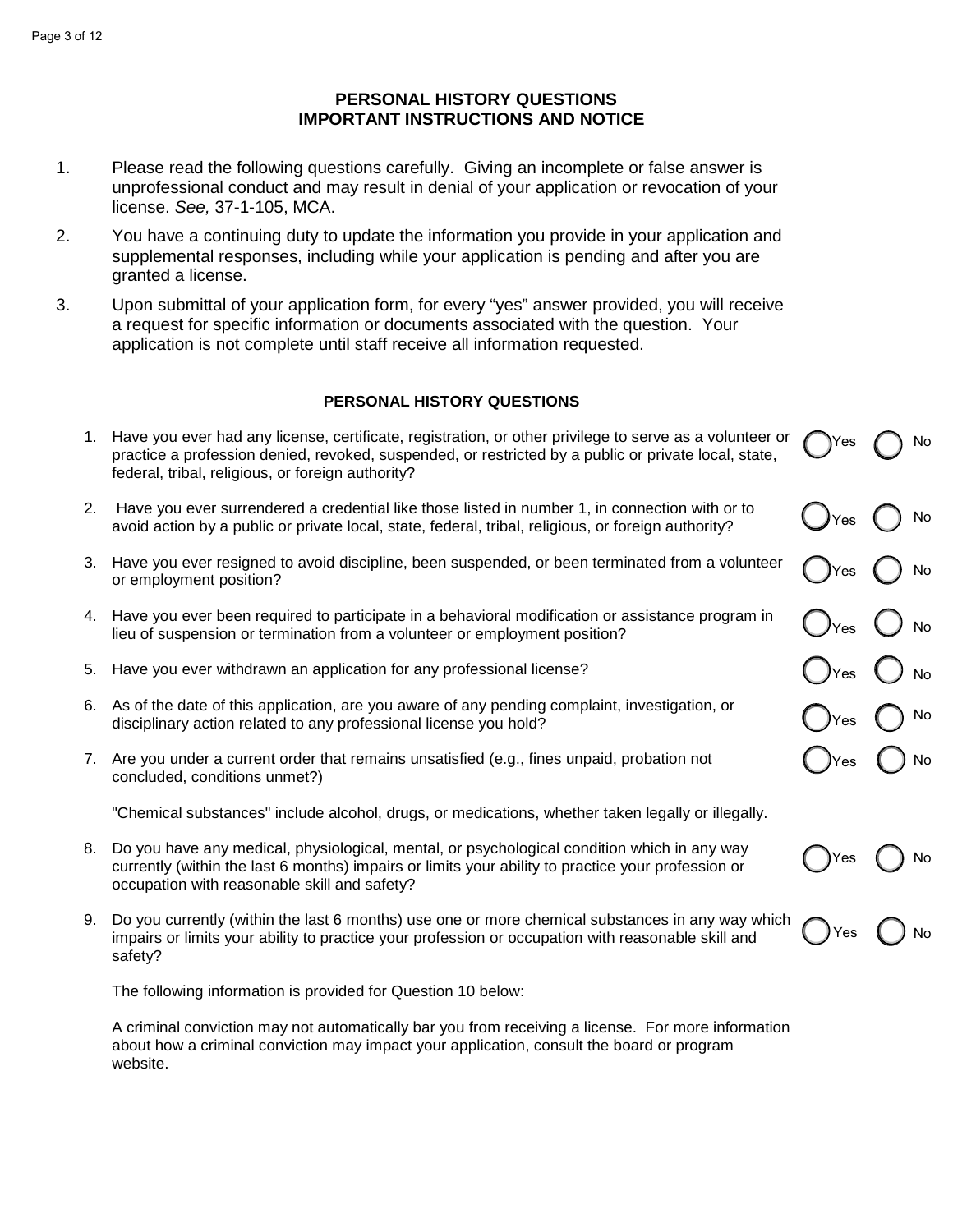| 10. Have you ever been convicted, entered a plea of guilty, no contest, or a similar plea, or had |
|---------------------------------------------------------------------------------------------------|
| prosecution or sentence deferred or suspended as an adult or "juvenile convicted as an adult"     |
| in any state, federal, tribal, or foreign jurisdiction?                                           |

Yes

Yes ( ) No

Yes ( ) No

Yes no

Yes  $\bigcap$  No

Yes ( ) No

Yes ( ) No

Yes ( ) No

Yes no

- 11. Are you now subject to criminal prosecution or pending criminal charges?
- 12. Have you ever been disciplined, censured, expelled, denied membership or asked to resign from a professional society or organization?
- 13. Have you ever had a civil judgment entered against you in a lawsuit for incompetence, negligence, or malpractice in practicing any profession?
- 14. Have you ever been disqualified from working with children, elderly persons, mentally ill persons, or other vulnerable persons?
- 15. Have you ever been placed on probation, restricted, reprimanded, suspended, revoked, resigned in lieu of action against you, or had other action taken against you by any hospital, clinic, health care facility, group medical practice, health maintenance organization, or thirdparty insurance provider, including Medicare and Medicaid?
- 16. Are you currently on an exclusion list by the Office of Inspector General (OIG) for the U.S. Department of Health and Human Services prohibiting you from working in a facility receiving federal funding?
- 17. Has your authority to prescribe, dispense, or administer drugs, including controlled substances, ever been denied, restricted, suspended, or revoked?
- 18. Have you ever voluntarily surrendered or had your U.S. Drug Enforcement Administration registration placed on probation, restricted, suspended, or revoked?
- 19. Academic Degrees Received: (Include certificates equivalent to degrees. List latest degree first).

| Degree | Date Received  Institution | Major | Minor(s) |
|--------|----------------------------|-------|----------|
|        |                            |       |          |
|        |                            |       |          |
|        |                            |       |          |

| 20. | Master's Thesis: |  |
|-----|------------------|--|
|-----|------------------|--|

| Date:                       | Title: |
|-----------------------------|--------|
| Institution:                |        |
| Name of Principal Director: |        |
| Director's Department:      |        |
| Current address:            |        |

| 21. Doctoral Dissertation: |                                                                                                                                                                                                                               |  |
|----------------------------|-------------------------------------------------------------------------------------------------------------------------------------------------------------------------------------------------------------------------------|--|
|                            |                                                                                                                                                                                                                               |  |
|                            |                                                                                                                                                                                                                               |  |
|                            | Name of Principal Director: Name of Principal Director:                                                                                                                                                                       |  |
|                            |                                                                                                                                                                                                                               |  |
|                            | Current address: the contract of the contract of the contract of the contract of the contract of the contract of the contract of the contract of the contract of the contract of the contract of the contract of the contract |  |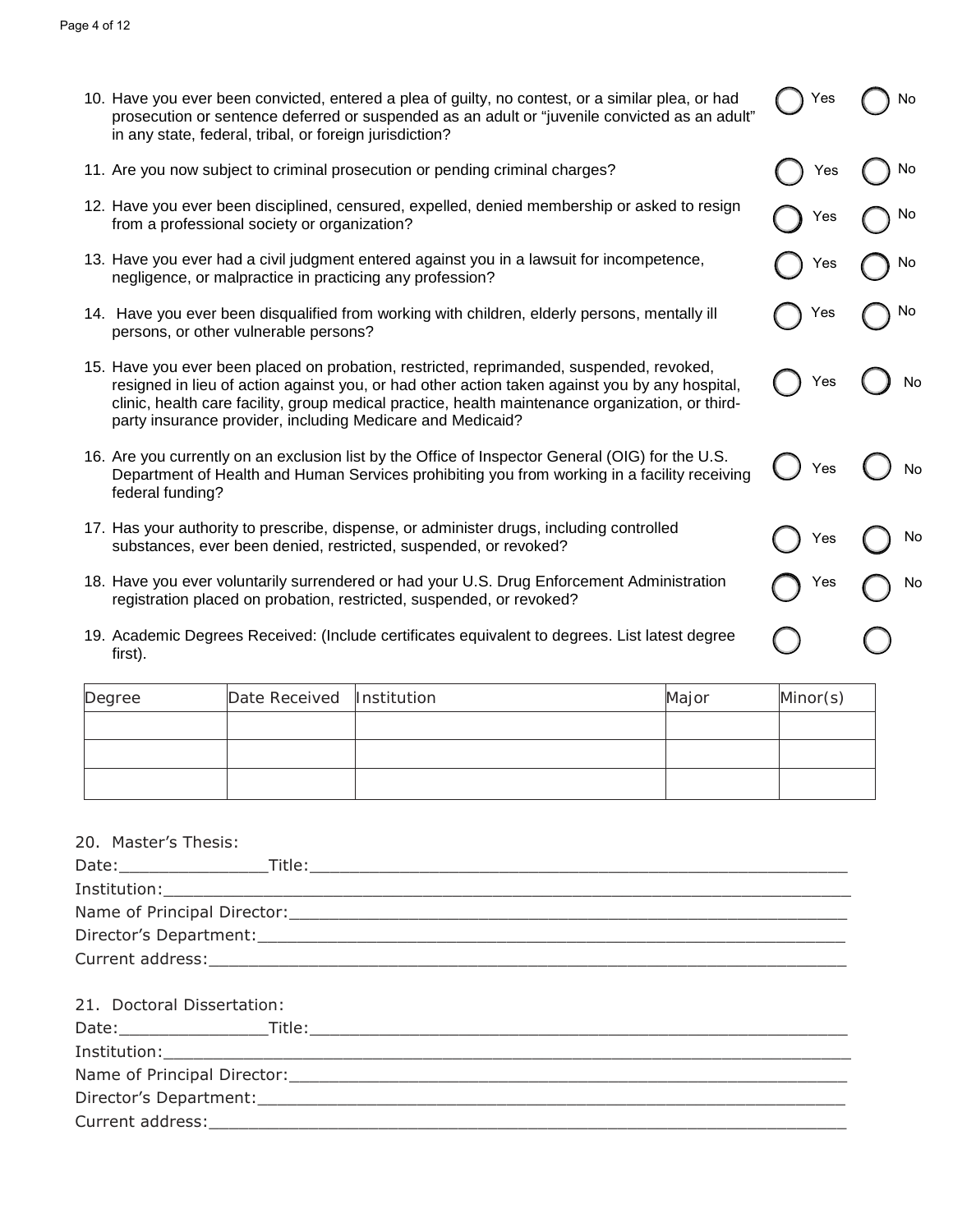22. Please give APA approval date of your program

23. Please give name and address of regional accrediting association and date that your program was regionally accredited.

Name of accrediting association:

Address:

Date Accredited:

24. Pre-doctoral Supervised Experience (Must be APA-approved or the equivalent. Please contact Board office for equivalency form if needed.)

| Duties                                            |                            |
|---------------------------------------------------|----------------------------|
| Name of principal<br>supervisor and<br>department |                            |
| Institution                                       |                            |
| <b>Current Address</b>                            |                            |
| Dates: (From - To)                                | <b>Actual Total Hours:</b> |

| Duties                                            |                            |
|---------------------------------------------------|----------------------------|
| Name of principal<br>supervisor and<br>department |                            |
| Institution                                       |                            |
| <b>Current Address</b>                            |                            |
| Dates: (From - To)                                | <b>Actual Total Hours:</b> |

| Duties                                            |                            |  |
|---------------------------------------------------|----------------------------|--|
| Name of principal<br>supervisor and<br>department |                            |  |
| Institution                                       |                            |  |
| <b>Current Address</b>                            |                            |  |
| Dates: $(From - To)$                              | <b>Actual Total Hours:</b> |  |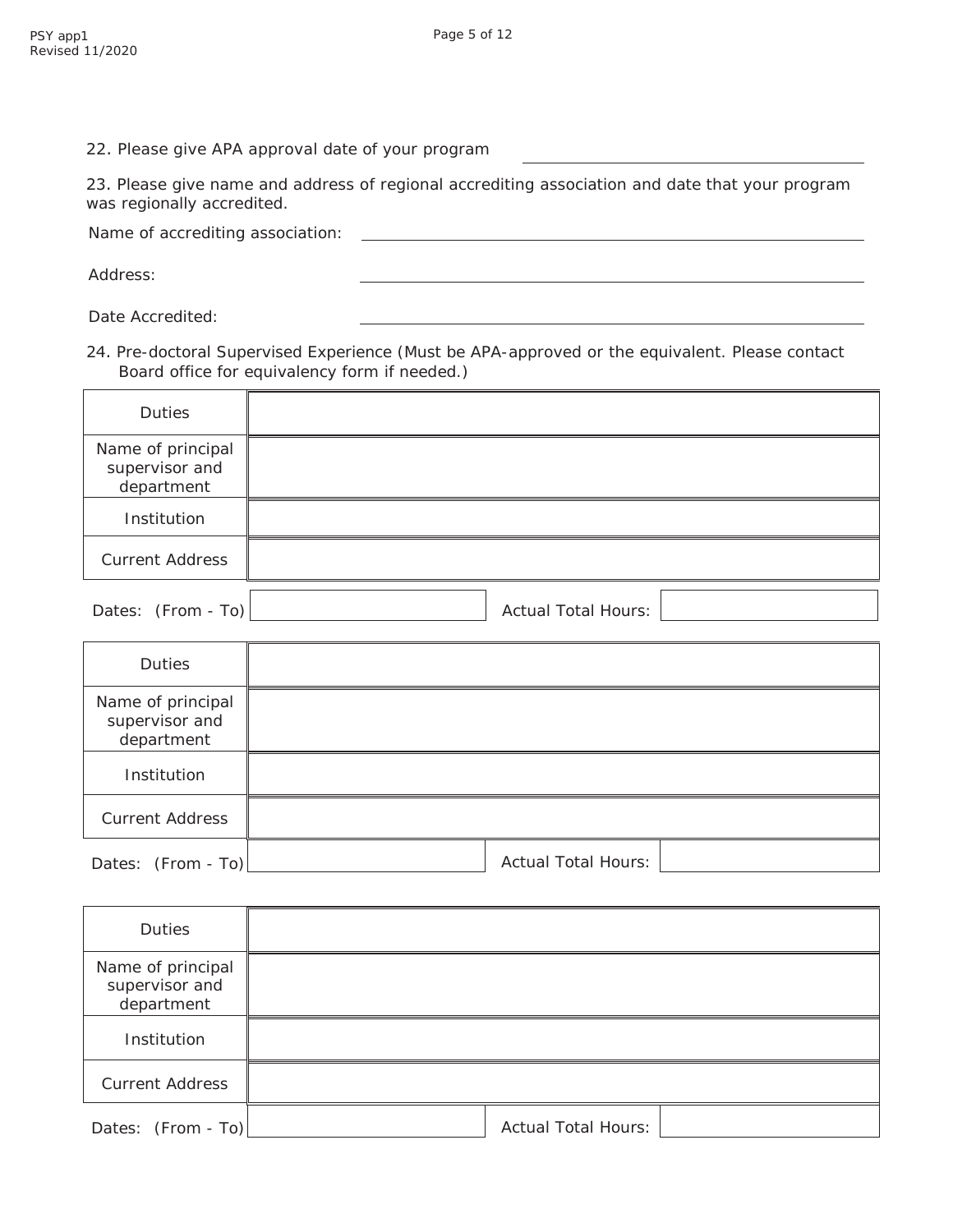| Duties                                            |                            |  |
|---------------------------------------------------|----------------------------|--|
| Name of principal<br>supervisor and<br>department |                            |  |
| Institution                                       |                            |  |
| <b>Current Address</b>                            |                            |  |
| Dates: (From - To)                                | <b>Actual Total Hours:</b> |  |

| <b>Duties</b>                                     |                            |
|---------------------------------------------------|----------------------------|
| Name of principal<br>supervisor and<br>department |                            |
| Institution                                       |                            |
| <b>Current Address</b>                            |                            |
| Dates: (From - To)                                | <b>Actual Total Hours:</b> |

# 25. Postdoctoral Supervised Experience

| Duties                                            |                            |
|---------------------------------------------------|----------------------------|
| Name of principal<br>supervisor and<br>department |                            |
| Institution                                       |                            |
| <b>Current Address</b>                            |                            |
| Dates: (From - To)                                | <b>Actual Total Hours:</b> |

| Duties                                            |                            |  |
|---------------------------------------------------|----------------------------|--|
| Name of principal<br>supervisor and<br>department |                            |  |
| Institution                                       |                            |  |
| <b>Current Address</b>                            |                            |  |
| Dates: (From - To)                                | <b>Actual Total Hours:</b> |  |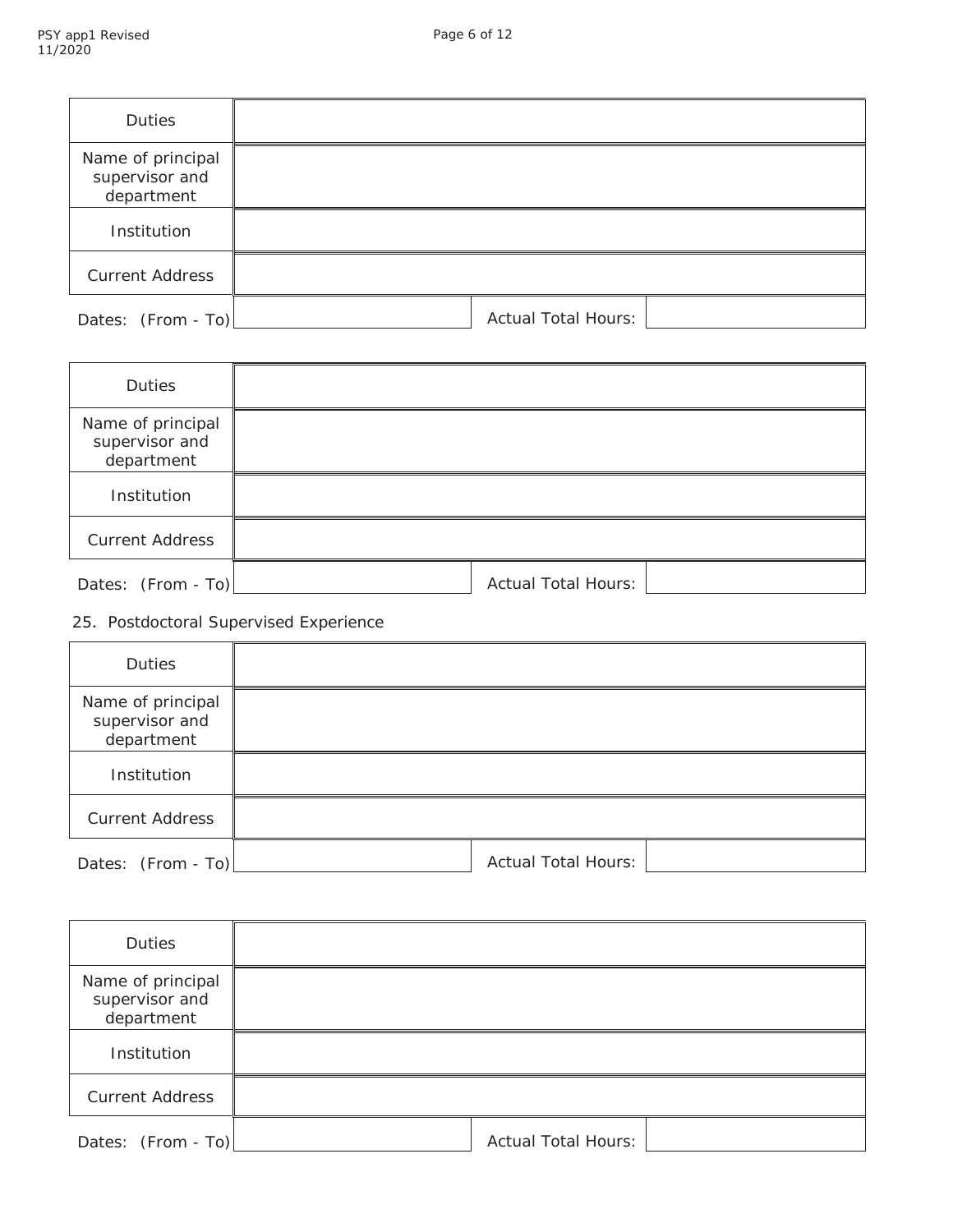| Duties                                            |  |
|---------------------------------------------------|--|
| Name of principal<br>supervisor and<br>department |  |
| Institution                                       |  |
| <b>Current Address</b>                            |  |
|                                                   |  |

Dates: (From - To) and a set of the Actual Total Hours:

| Duties                                            |                            |  |
|---------------------------------------------------|----------------------------|--|
| Name of principal<br>supervisor and<br>department |                            |  |
| Institution                                       |                            |  |
| <b>Current Address</b>                            |                            |  |
| Dates: (From - To)                                | <b>Actual Total Hours:</b> |  |

26. Professional Experience as a Psychologist. List all experience of professional consequence other than listed in 24 and 25, including unpaid as well as paid, concurrent as well as consecutive, starting at date of application and working back. Attach additional sheet if necessary.

| Dates: (From - To)                                               | Paid:<br>res<br>Hours per week |
|------------------------------------------------------------------|--------------------------------|
| Organization                                                     |                                |
| <b>Exact Title</b>                                               |                                |
| Name, title and<br>present address of<br>immediate<br>supervisor |                                |
| Description of work                                              |                                |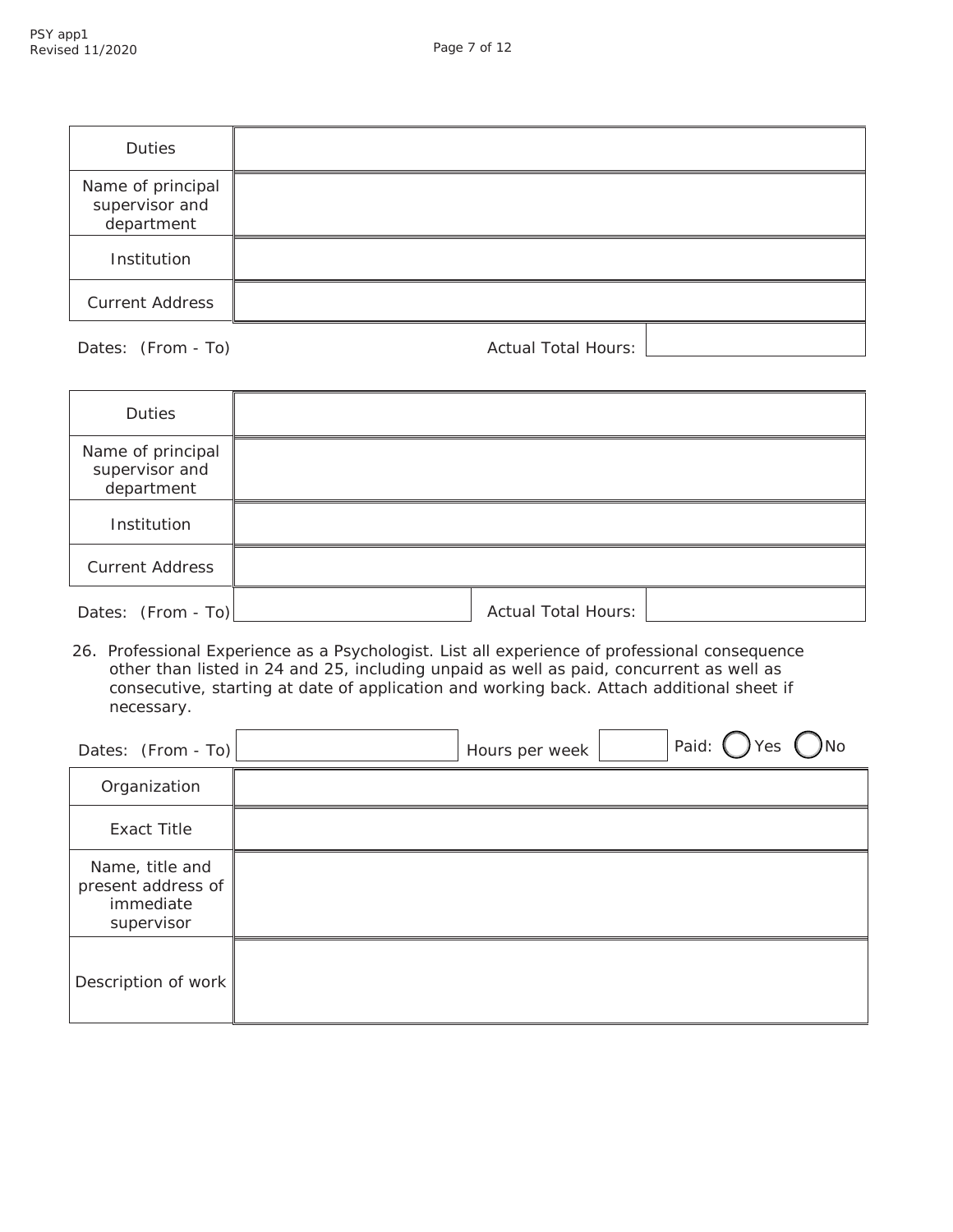| Dates: $(From - To)$                                             | Paid: (<br>Yes<br><b>No</b><br>Hours per week |
|------------------------------------------------------------------|-----------------------------------------------|
| Organization                                                     |                                               |
| <b>Exact Title</b>                                               |                                               |
| Name, title and<br>present address of<br>immediate<br>supervisor |                                               |
| Description of work                                              |                                               |

| Dates: $(From - To)$                                             | Paid:<br><b>No</b><br>Yes<br>Hours per week |
|------------------------------------------------------------------|---------------------------------------------|
| Organization                                                     |                                             |
| <b>Exact Title</b>                                               |                                             |
| Name, title and<br>present address of<br>immediate<br>supervisor |                                             |
| Description of work                                              |                                             |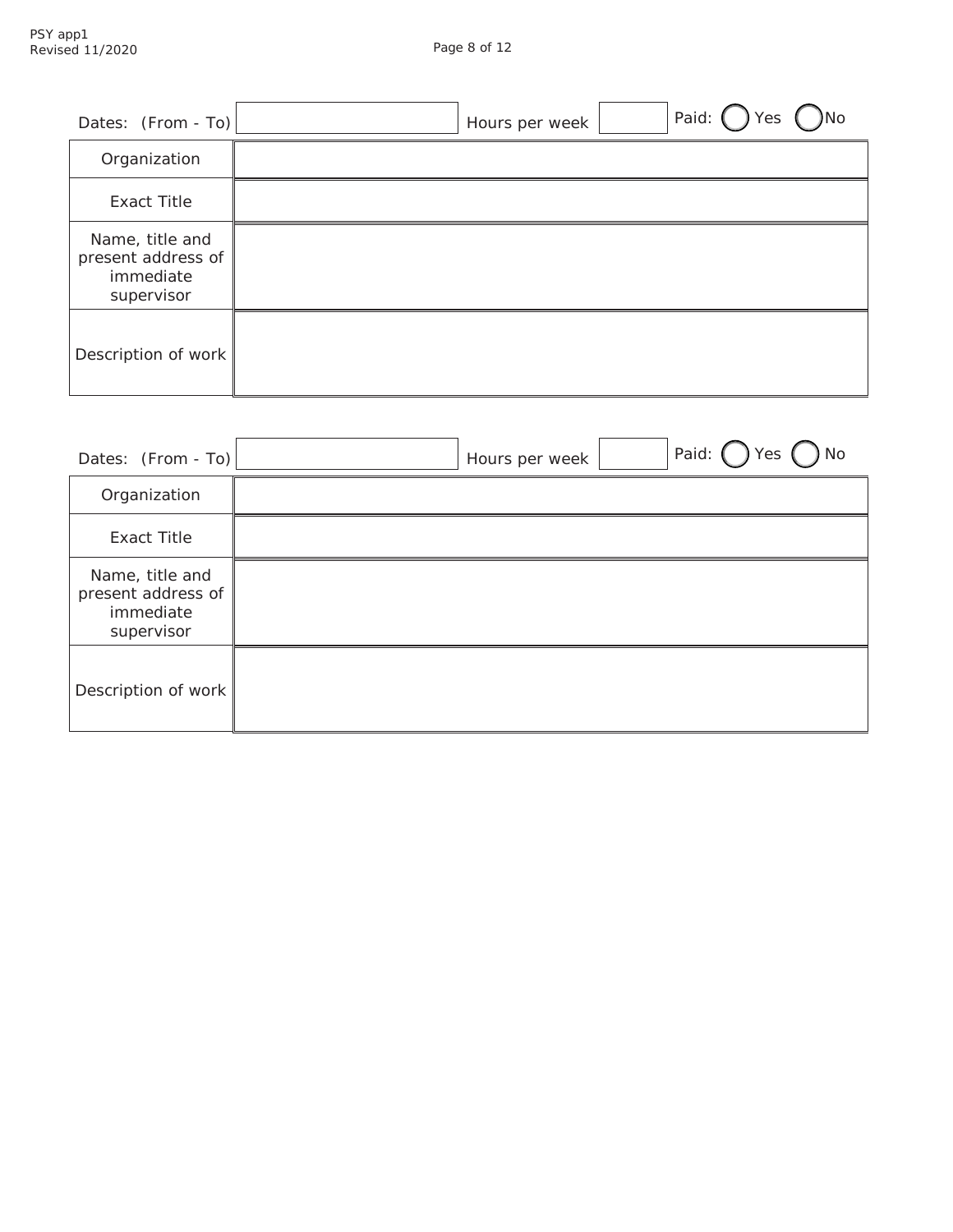27. Areas of Competence. Be specific regarding populations, issues, and ages. Example: children, family therapy, eating disorders, Native American, personality assessment, etc.

| Areas of Competence | Areas Which You Would Refer |  |
|---------------------|-----------------------------|--|
|                     |                             |  |
|                     |                             |  |
|                     |                             |  |

### **AFFIDAVIT**

I authorize the release of information concerning my education, training, record, character, license history and competence to practice, by anyone who might possess such information , to the Montana Board of Psychologists.

I hereby declare under penalty of perjury the information included in my application to be true and complete to the best of my knowledge. In signing this application, I am aware that a false statement or evasive answer to any question may lead to denial of my application or subsequent revocation of licensure on ethical grounds. I have read and will abide by the current licensure statutes and rules of the State of Montana governing the profession. I will abide by the current laws and rules that govern my practice.

| Subscribed and sworn to before me this ________day of ___________________________ |                            | at |
|-----------------------------------------------------------------------------------|----------------------------|----|
| City/State                                                                        |                            |    |
| <b>SEAL</b>                                                                       | Signature of Notary Public |    |
|                                                                                   | Notary Public Printed Name |    |
|                                                                                   | For the State of           |    |
| My commission expires_                                                            |                            |    |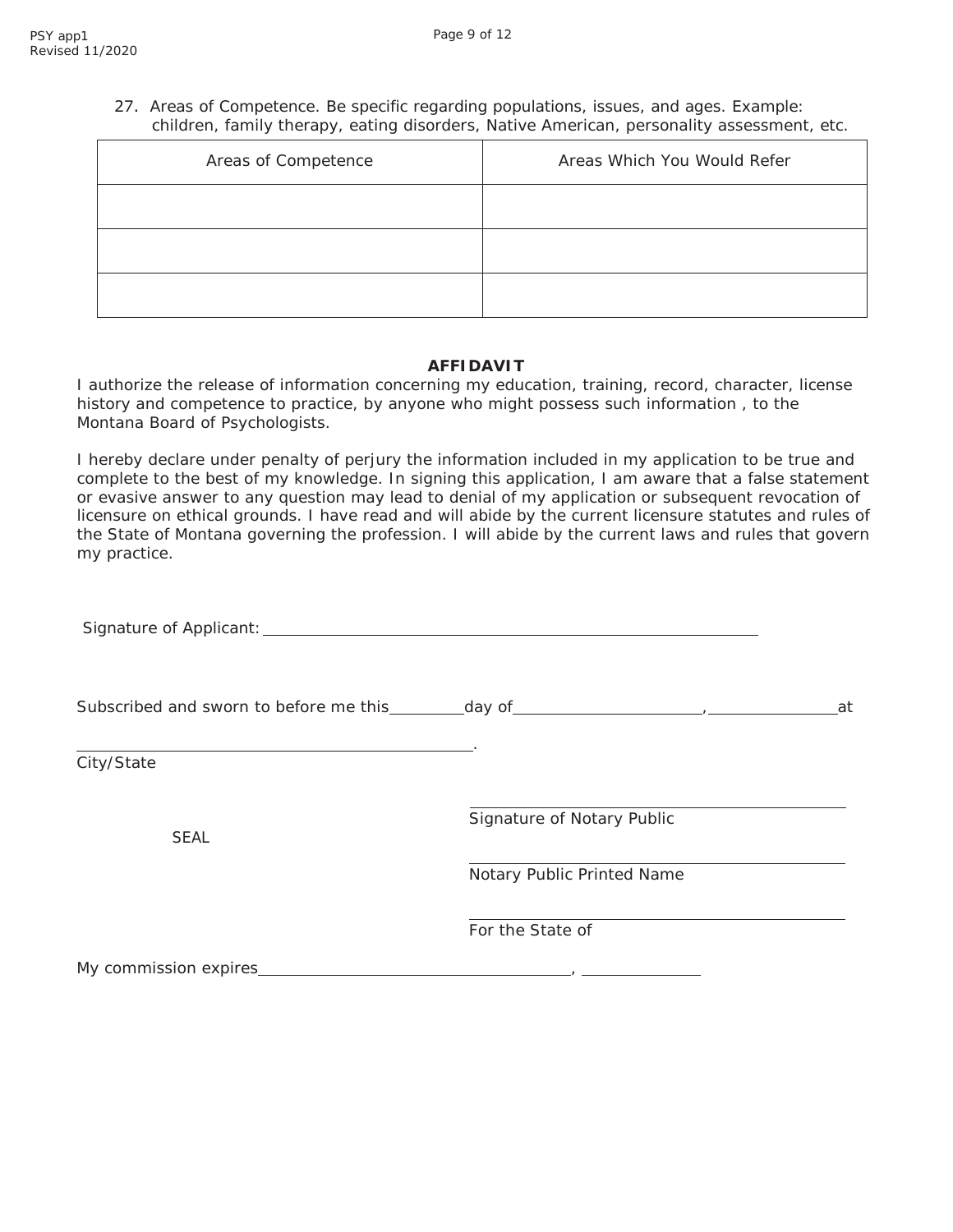# MONTANA BOARD OF PSYCHOLOGISTS PO BOX 200513 301 S PARK, 4TH FLOOR - Delivery Helena, Montana 59620-0513 (406) 444-6880 EMAIL: [dlibsdpsy@mt.gov](mailto:dlibsdpsy@mt.gov) WEBSITE: [www.psy.mt.gov](http://www.psy.mt.gov/)

# **APPLICANTS WHO DO NOT HAVE A DOCTORAL DEGREE IN CLINICAL PSYCHOLOGY FROM AN APA APPROVED PROGRAM MUST COMPLETE THIS FORM.**

Name: Date: Development of the contract of the contract of the contract of the contract of the Date:

EDUCATIONAL RECORD IN PSYCHOLOGY (Must Be Graduate Hours)

A) Universities and Credits:

| Name of University | Total number of<br><b>Graduate Credits</b> | Semester or<br>Quarter                                                                                                                                                                                                                             |                           |
|--------------------|--------------------------------------------|----------------------------------------------------------------------------------------------------------------------------------------------------------------------------------------------------------------------------------------------------|---------------------------|
|                    |                                            | $\bigcirc$ Sem                                                                                                                                                                                                                                     | $\bigcirc$ Qtr            |
|                    |                                            | <b>O</b> sem                                                                                                                                                                                                                                       | $\mathsf{O}^{\text{Qtr}}$ |
|                    |                                            | $\bigcirc$ Sem                                                                                                                                                                                                                                     | )Sem OQtr                 |
|                    |                                            | $\bigcirc$ Sem<br>e de la provincia del provincia del provincia del provincia del provincia del provincia del provincia del prov<br>En la provincia del provincia del provincia del provincia del provincia del provincia del provincia del provin | $\bigcirc$ Qtr            |
|                    |                                            | $\bigcap$ Sem                                                                                                                                                                                                                                      | <b>D</b> Qtr              |

# B) Basic Areas of Psychology: (may have multiple course in each area)

| Area                               | Title of Course(s) | Name of<br>University | Course Number | Total Number of<br>Credits | Semester or<br>Quarter         |
|------------------------------------|--------------------|-----------------------|---------------|----------------------------|--------------------------------|
| Professional ethics &<br>standards |                    |                       |               |                            | OSem OQtr                      |
| Professional ethics &<br>standards |                    |                       |               |                            | $OQ$ Qtr<br>◯Sem               |
| Research design &<br>methodology   |                    |                       |               |                            | <b>O</b> Sem<br>$QQ$ ctr       |
| Research design &<br>methodology   |                    |                       |               |                            | $QQ$ ctr<br>OSem               |
| Statistics &<br>psychometrics      |                    |                       |               |                            | ◯Sem<br>$\bigcirc$ Octr        |
| Statistics &<br>psychometrics      |                    |                       |               |                            | $\bigcirc$ Qtr<br><b>O</b> Sem |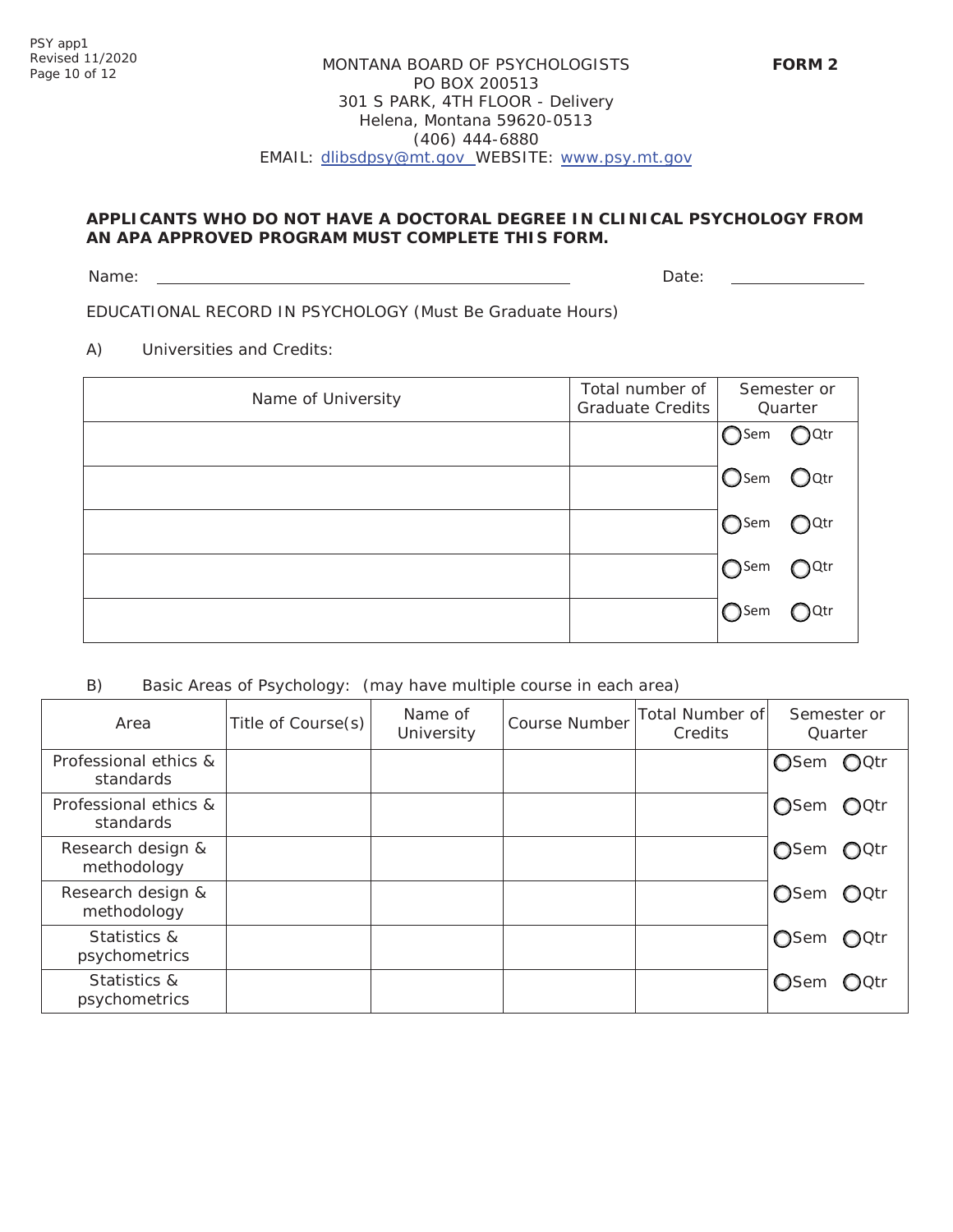# PSY app1 Revised 11/2020

Revised 11/2020<br>Page 11 of 12 C) Substantive Content Areas: (for examples of courses included in each area see rules). (Need a minimum of 3 or more graduate semester hours or 4 or more graduate quarter hours to demonstrate competence.)

| Area                                     | Title of Course(s) | Name of University | Course<br>Number | Total Number of<br>Credits | Semester or Quarter              |
|------------------------------------------|--------------------|--------------------|------------------|----------------------------|----------------------------------|
| Biological bases of<br>behavior          |                    |                    |                  |                            | ∩Qtr<br>$\bigcap$ Sem            |
| Biological bases of<br>behavior          |                    |                    |                  |                            | ◯Sem<br>$\bigcirc$ Qtr           |
| Biological bases of<br>behavior          |                    |                    |                  |                            | ∩Sem<br>∩Qtr                     |
| Cognitive-Affective<br>bases of behavior |                    |                    |                  |                            | ∩Sem<br>)Qtr                     |
| Cognitive-Affective<br>bases of behavior |                    |                    |                  |                            | $\bigcirc$ Sem<br>OQtr           |
| Cognitive-Affective<br>bases of behavior |                    |                    |                  |                            | $\bigcirc$ Sem<br>∩Qtr           |
| Social Bases of<br>Behavior              |                    |                    |                  |                            | ∩Sem<br>○Qtr                     |
| Social Bases of<br>Behavior              |                    |                    |                  |                            | $\bigcirc$ Sem<br>∩Qtr           |
| Social Bases of<br>Behavior              |                    |                    |                  |                            | ∩Sem<br><b>)</b> Qtr             |
| Individual<br><b>Differences</b>         |                    |                    |                  |                            | $\bigcirc$ Sem<br>$\bigcirc$ Qtr |
| Individual<br><b>Differences</b>         |                    |                    |                  |                            | $\bigcap$ Sem<br>0tr)            |
| Individual<br><b>Differences</b>         |                    |                    |                  |                            | <b>Sem</b>                       |

D) In addition the person's training must include:

| Area                        | Title of Course(s) | Name of University | Course<br>Number | <b>Total Number of</b><br>Credits | Semester or Quarter       |
|-----------------------------|--------------------|--------------------|------------------|-----------------------------------|---------------------------|
| Psychodiagnosis             |                    |                    |                  |                                   | ∩Sem<br>$O^{Qtr}$         |
| Psychodiagnosis             |                    |                    |                  |                                   | $\bigcirc$ Qtr<br>◯Sem    |
| Psychodiagnosis             |                    |                    |                  |                                   | Osem OQtr                 |
| Psychological<br>Assessment |                    |                    |                  |                                   | ∩Sem<br>$O^{Qtr}$         |
| Psychological<br>Assessment |                    |                    |                  |                                   | <b>O</b> Sem<br>$O^{Qtr}$ |
| Psychological<br>Assessment |                    |                    |                  |                                   | ○Sem ○Qtr                 |
| Intervention                |                    |                    |                  |                                   | ○Sem ○Qtr                 |
| Intervention                |                    |                    |                  |                                   | ◯Sem<br>$\bigcirc$ Qtr    |
| Intervention                |                    |                    |                  |                                   | sem                       |